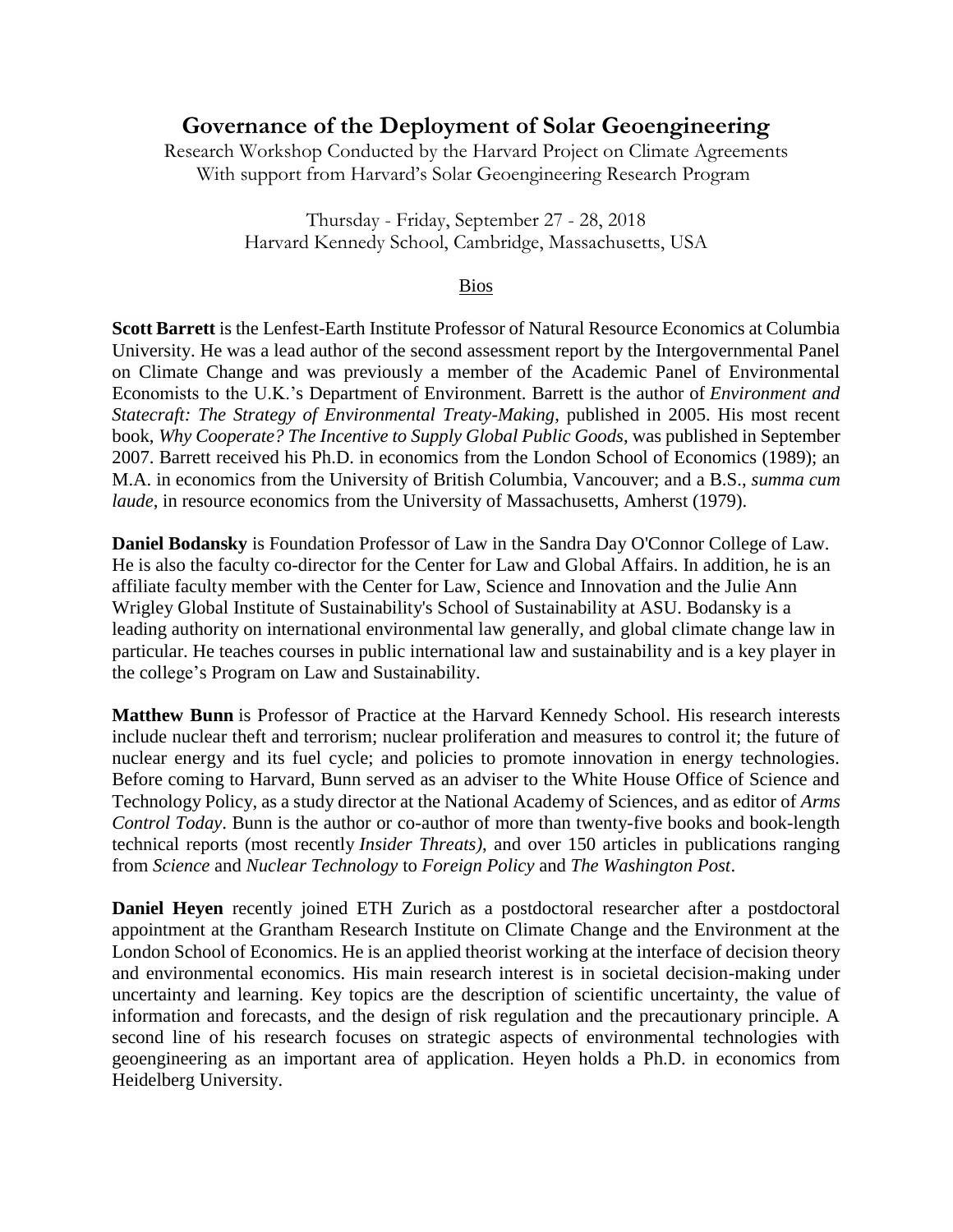**John P. Holdren** is the Teresa and John Heinz Professor of Environmental Policy at the Harvard Kennedy School (HKS); Co-Director of the Program on Science, Technology, and Public Policy in HKS's Belfer Center for Science and International Affairs; and Professor of Environmental Science and Policy in the Department of Earth and Planetary Sciences at Harvard University. He is also Senior Advisor to the Director at the independent, nonprofit Woods Hole Research Center. From January 2009–January 2017, he was President Obama's Science Advisor and the Senate confirmed Director of the White House Office of Science and Technology Policy (OSTP), becoming the longest-serving Science Advisor to the President in the history of the position (dating back to World War II). Holdren earned S.B. and S.M. degrees from M.I.T. and a Ph.D. from Stanford in aerospace engineering and theoretical plasma physics.

**Joshua B. Horton** is Research Director, Geoengineering at the Harvard John A. Paulson School of Engineering and Applied Sciences and also manages the Weatherhead Center for International Affairs Initiative on Climate Engineering. His research encompasses the politics, policy, and governance of solar geoengineering, with a current focus on compensation for harms arising from possible future deployment of the technology. From 2013–2016, Horton was a Postdoctoral Research Fellow in the Belfer Center's Science, Technology, and Public Policy Program. Horton obtained a Ph.D. in political science from Johns Hopkins University in 2007, where he specialized in international relations.

**Sheila Jasanoff** is Pforzheimer Professor of Science and Technology Studies at the Harvard Kennedy School, where she founded and directs the Program on Science, Technology and Society; she also founded and coordinates the Science and Democracy Network. Previously, she was founding chair of Cornell University's Department of Science and Technology Studies. Jasanoff's research centers on the interactions of law, science, and politics in democratic societies. Jasanoff holds an A.B. in mathematics from Harvard College, a Ph.D. in linguistics from Harvard University, and a J.D. from Harvard Law School.

**Sikina Jinnah** is an associate professor of politics [at University of California, Santa Cruz,](https://urldefense.proofpoint.com/v2/url?u=http-3A__politics.ucsc.edu_faculty_singleton.php-3F-26singleton-3Dtrue-26cruz-5Fid-3Dsjinnah&d=DwMFaQ&c=WO-RGvefibhHBZq3fL85hQ&r=HVBiQGs_kvYVM5NpK80QpiHR2e9XmCISZRUn2TbEWSI&m=sYDhJ3LUTnyBE08F2Obzrb2xqt3zFGJQFaF-745JGAU&s=Lvaz9VVLwVy9vsoBDyTmWk0T8_ZOM0abqWimC-ZnNW0&e=) and a 2017 Andrew Carnegie Fellow. Her research focuses on the shifting locations of power and influence in global environmental governance, in particular in the areas of climate change, climate engineering, and the nexus between international trade and environmental politics. Jinnah is Co-Editor of the journal *Environmental Politics*, is on the editorial board for the journal *[Global](https://urldefense.proofpoint.com/v2/url?u=http-3A__www.mitpressjournals.org_loi_glep&d=DwMFaQ&c=WO-RGvefibhHBZq3fL85hQ&r=HVBiQGs_kvYVM5NpK80QpiHR2e9XmCISZRUn2TbEWSI&m=sYDhJ3LUTnyBE08F2Obzrb2xqt3zFGJQFaF-745JGAU&s=rxi-i410DZBQDeBxD9nqhJih-4jpxu-K_kHR8WC184g&e=)  [Environmental Politics,](https://urldefense.proofpoint.com/v2/url?u=http-3A__www.mitpressjournals.org_loi_glep&d=DwMFaQ&c=WO-RGvefibhHBZq3fL85hQ&r=HVBiQGs_kvYVM5NpK80QpiHR2e9XmCISZRUn2TbEWSI&m=sYDhJ3LUTnyBE08F2Obzrb2xqt3zFGJQFaF-745JGAU&s=rxi-i410DZBQDeBxD9nqhJih-4jpxu-K_kHR8WC184g&e=)* is a Senior Research Fellow with the [Earth System Governance](https://urldefense.proofpoint.com/v2/url?u=http-3A__www.earthsystemgovernance.org_&d=DwMFaQ&c=WO-RGvefibhHBZq3fL85hQ&r=HVBiQGs_kvYVM5NpK80QpiHR2e9XmCISZRUn2TbEWSI&m=sYDhJ3LUTnyBE08F2Obzrb2xqt3zFGJQFaF-745JGAU&s=UikdRPwWdtz-Fum5iKBV1EVTrzEcdYdCtOAP9dgrIBI&e=) project, and is a member of the Academic Working Group on International Governance of Climate Engineering at the [Forum for Climate Engineering](https://urldefense.proofpoint.com/v2/url?u=http-3A__dcgeoconsortium.org_&d=DwMFaQ&c=WO-RGvefibhHBZq3fL85hQ&r=HVBiQGs_kvYVM5NpK80QpiHR2e9XmCISZRUn2TbEWSI&m=sYDhJ3LUTnyBE08F2Obzrb2xqt3zFGJQFaF-745JGAU&s=_T34XUtnFQG7Fvzugmpv5lAhvN1aWOOTdL1rdOQxCls&e=) Assessment, and serves on that organization's Advisory Board.

**[David Keith](http://www.keith.seas.harvard.edu/)** is a professor at the Harvard [School of Engineering and Applied Sciences](http://www.seas.harvard.edu/) and [Harvard Kennedy School,](http://www.hks.harvard.edu/) and founder of [Carbon Engineering,](http://carbonengineering.com/) a company developing technology to capture  $CO<sub>2</sub>$  from ambient air. He has worked near the interface between climate science, energy technology, and public policy for twenty-five years. Best known for his work on the science, technology, and public policy of solar geoengineering, he led the development of the [Solar](https://geoengineering.environment.harvard.edu/)  [Geoengineering Research Program.](https://geoengineering.environment.harvard.edu/) Keith took first prize in Canada's national physics prize exam, won MIT's prize for excellence in experimental physics, and was one of *TIME* magazine's Heroes of the Environment.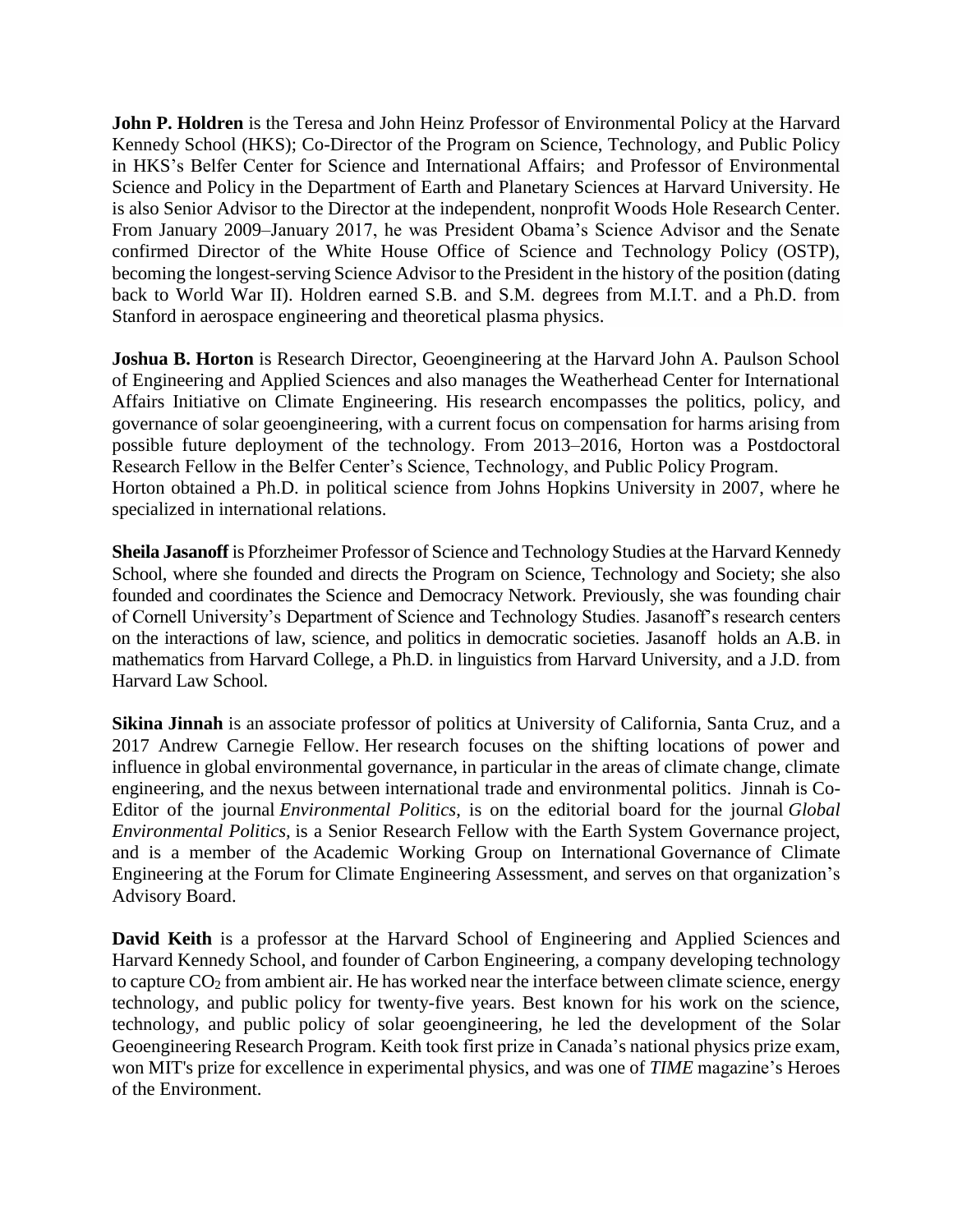**Albert Lin** is a professor of law at the University of California, Davis School of Law. His research interests include the relationship between technology, the environment, and law. His writings on geoengineering include: Carbon Dioxide Removal After Paris, \_\_ *Ecology Law Quarterly* \_\_ (2018 forthcoming); The Missing Pieces of Geoengineering Research Governance, 100 *Minnesota Law Review* 2509 (2016); and Does Geoengineering Present a Moral Hazard?, 40 *Ecology Law Quarterly* 673 (2013). Lin received his J.D. from the University of California, Berkeley School of Law and an M.P.P. from the Harvard Kennedy School.

**Joseph S. Nye**, Jr. is University Distinguished Service Professor, *Emeritus*, and former Dean of the Harvard Kennedy School. He has served as Assistant Secretary of Defense for International Security Affairs, Chair of the National Intelligence Council and a Deputy Under Secretary of State. He is a fellow of the American Academy of Arts and Sciences, the British Academy, and the American Academy of Diplomacy. In a recent survey of international relations scholars, he was rated the fifth most influential over the past 20 years; ranked as the most influential scholar on American foreign policy, and in 2011, *Foreign Policy* named him one of the top 100 Global Thinkers. He is co-chair of the Aspen Strategy Group. Nye received his bachelor's degree, *summa cum laude*, from Princeton University, won a Rhodes Scholarship to Oxford University, and earned a Ph.D. in political science from Harvard University.

**Meghan L. O'Sullivan** is the Jeane Kirkpatrick Professor of the Practice of International Affairs at the Harvard Kennedy School and the Director of the Belfer Center for Science and International Affairs' Geopolitics of Energy Project. The project brings together experts from the realms of academia, industry, and government to explore the complex interactions between energy markets and international affairs. O'Sullivan's third book, *Windfall: How the New Energy Abundance Upends Global Politics and Strengthens America's Power*, was published by Simon & Schuster in September 2017.

Janos Pasztor is currently Senior Fellow and Executive Director of the Carnegie Climate Geoengineering Governance Initiative (C2G2) at the Carnegie Council for Ethics in International Affairs. He has over thirty-five years of work experience in the areas of energy, environment, climate change, and sustainable development. Before taking up his current assignment, he was UN Assistant Secretary-General for Climate Change in New York under Secretary-General Ban Ki-moon. Pasztor has B.Sc. and M.Sc. degrees from MIT.

**Jesse Reynolds** is an Emmett/Frankel Fellow in Environmental Law and Policy at the University of California, Los Angeles School of Law. He draws from international law, international relations, and economics to research how society can develop norms, rules, and institutions to manage transboundary environmental problems, particularly those involving new technologies. His book *The Governance of Solar Geoengineering: Managing Climate Change in the Anthropocene* is forthcoming on Cambridge University Press. Reynold's obtained his B.A. in environmental science and chemistry from Hampshire College; his M.S. in environmental science, policy, and management from the University of California, Berkeley (as a Science-to-Achieve-Results Graduate Fellow through the U.S. Environmental Protection Agency); and his Ph.D. in international law from Tilburg University (in part as a Fulbright Fellow through the U.S. Department of State).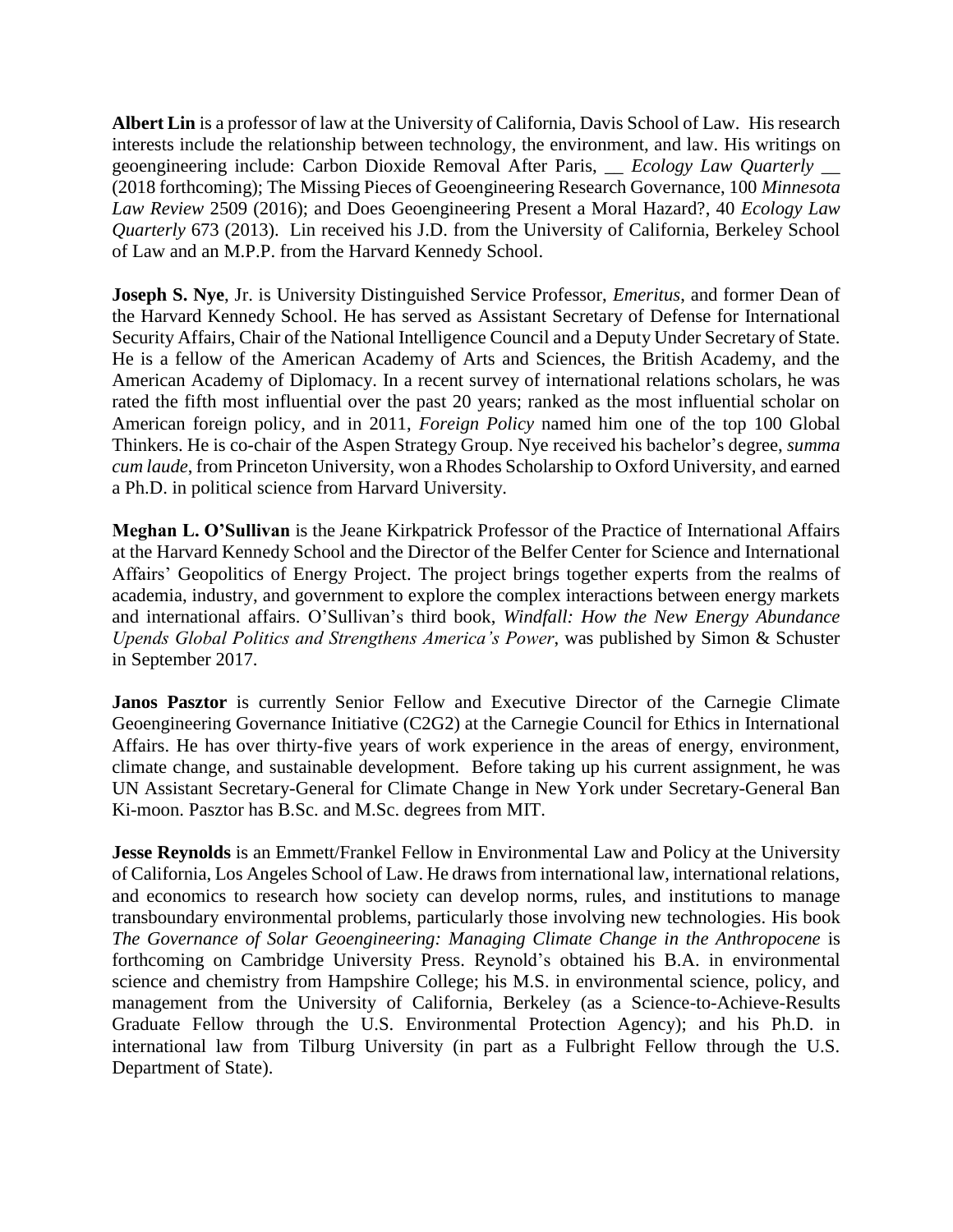**Kate Ricke** is an Assistant Professor at UC San Diego with joint appointment between the Scripps Institution of Oceanography and the School of Global Policy and Strategy. She is a climate change scientist who combines quantitative modeling and large data set analysis techniques applied to physical and social systems. Her research focuses on how uncertainty and heterogeneity, both in the projected impacts of climate change and in preferences for how to address them, influence strategic incentives in climate policy problems. She has worked on topics ranging from the regional climate effects and international relations implications of solar geo-engineering, to decadal climate variability's influence on international climate agreements to the effect of heterogeneous national climate change impacts on efficient coalition building. She has conducted uncertainty assessments of ocean acidification's effects on coral reefs, marginal carbon dioxide emissions' effects of global and regional warming, and temperature target overshoot scenarios. Prior to UCSD, Ricke was a research associate in the Sibley School of Mechanical and Aerospace Engineering at the Cornell University and a Fellow at the Carnegie Institution for Science. She received her PhD in Engineering & Public Policy at Carnegie Mellon University and her BS in Earth Atmospheric and Planetary Sciences at MIT.

**Stefan Schäfer** leads a research group at the Institute for Advanced Sustainability Studies in Potsdam, Germany and is a Visiting Fellow in the Science, Technology and Society Program at Harvard University. His research draws on approaches from Science and Technology Studies to examine questions at the intersection of science, technology, democracy, and sustainability, with a focus on the global governance of climate change. He is also an associate fellow of the Institute for Science, Innovation and Society at the University of Oxford, where he was an Oxford Martin Visiting Fellow in 2017.

**Daniel Schrag** is the Sturgis Hooper Professor of Geology, Professor of Environmental Science and Engineering at Harvard University, and Director of the Harvard University Center for the Environment. His primary appointment is in the Department of Earth and Planetary Sciences in the Faculty of Arts and Sciences. He serves as Area Dean for Environmental Science and Engineering in the Harvard John A. Paulson School of Engineering and Applied Sciences and also co-directs the Program on Science, Technology and Public Policy at the Harvard Kennedy School.

**Lucas Stanczyk** is an assistant professor of political science and affiliated faculty of philosophy at MIT. In 2017, he joined the philosophy department at Harvard. He works on topics at the intersection of political philosophy and political economy. His current book manuscript develops a theory of justice in production. His other research and teaching is focused on ethical problems in global energy policy and the ethics of growing inequality.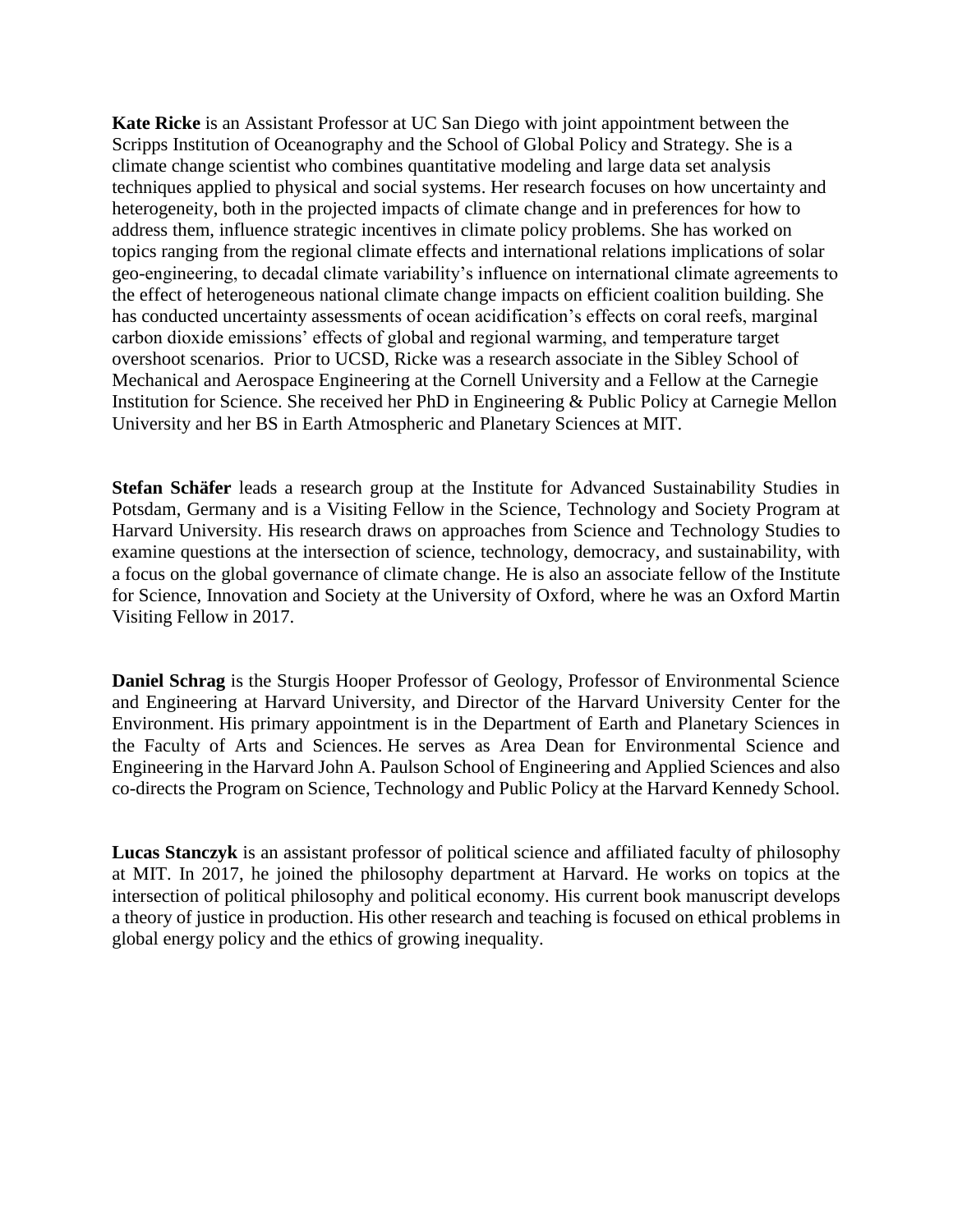**Robert Stavins** is the A. J. Meyer Professor of Energy & Economic Development, Harvard Kennedy School; Director, Harvard Environmental Economics Program; and Director, Harvard Project on Climate Agreements. He is a University Fellow, Resources for the Future; Research Associate, National Bureau of Economic Research; elected Fellow, Association of Environmental and Resource Economics; Member, Board of Directors, Resources for the Future; and Editor, Journal of Wine Economics. He was Chairman, Environmental Economics Advisory Board, U.S. Environmental Protection Agency. He was a Lead Author, Second and Third Assessment Reports, Intergovernmental Panel on Climate Change; and Coordinating Lead Author, Fifth Assessment Report. His research has examined diverse areas of environmental economics and policy, and appeared in more than a hundred articles in academic journals and popular periodicals, plus a dozen books. He holds a B.A. in philosophy from Northwestern University, an M.S. in agricultural economics from Cornell, and a Ph.D. in economics from Harvard.

**James Stock** is the Harold Hitchings Burbank Professor of Political Economy in the Faculty of Arts and Sciences and also a member of the faculty at the Harvard Kennedy School. His research includes energy and environmental economics with a focus on biofuels and on U.S. climate-change policy. He currently is Faculty Associate at the Harvard University Consortium on the Environment, Faculty Fellow with the Harvard Environmental Economics Program, Nonresident Fellow at the Columbia Center for Global Energy Policy, and a member of the scientific advisory board for the Resources for the Future Social Cost of Carbon Initiative. Stock received a M.S. in statistics and a Ph.D. in economics from the University of California, Berkeley.

**Robert Stowe** is Executive Director of the Harvard Environmental Economics Program and Co-Director of the Harvard Project on Climate Agreements – both University-wide programs based in the Harvard Kennedy School (HKS). He was also an Adjunct Lecturer in Public Policy at HKS, teaching a course on international climate-change policy  $(2016 - 18)$ . Stowe has been engaged through the Harvard Project in the annual Conferences of the Parties of the U.N. Framework Convention on Climate Change since 2007. He was a Contributing Author to a chapter on international cooperation in the Intergovernmental Panel on Climate Change's Fifth Assessment Report. Stowe has worked in non-profit, academic, and business organizations, including as Vice President of Programs of the Citizens Network for Foreign Affairs, which provides assistance in agriculture and agribusiness to developing countries, and as a consultant to the World Bank and other organizations on agricultural management projects. Stowe holds a Ph.D. in political science from the Massachusetts Institute of Technology and an A.B. in physics from Harvard College.

**Dustin Tingley** is Professor of Government at Harvard University. His research interests include international relations, international political economy, statistical methodology, and experimental approaches to political science. Recent projects include attitudes towards global climate technologies and policies and the intersection of causal inference and machine learning methods for the social sciences. Tingley received a Ph.D. in Politics from Princeton in 2010 and B.A. from the University of Rochester in 2001.